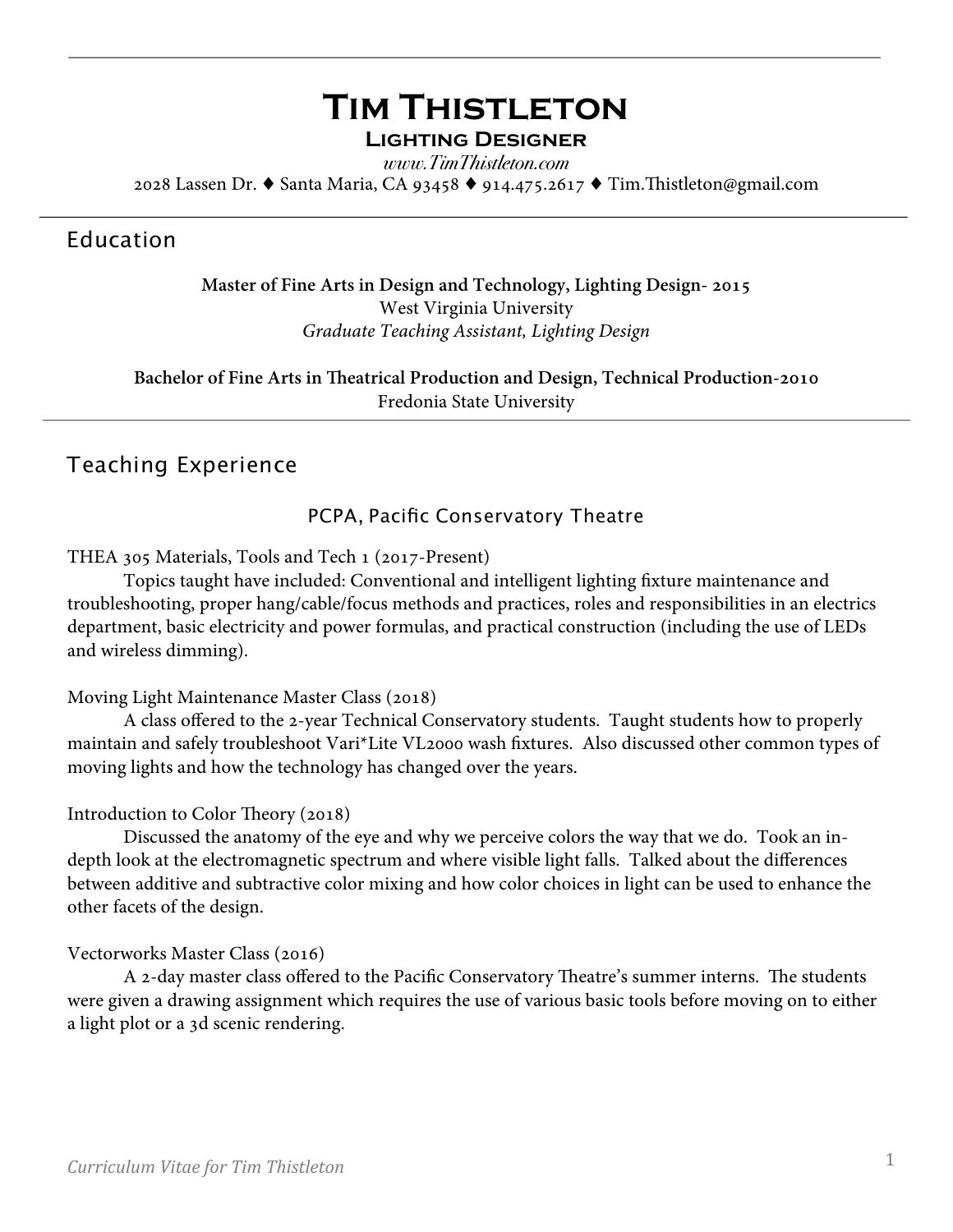# Teaching Experience Cont'd

### West Virginia University

#### Fundamentals of Lighting (2012-2015)

An introductory course to the technology and practices associated with lighting design. Students learn basic design concepts, maintenance and troubleshooting, color theory, how to operate a lighting console, building practicals, and learning the progression of the technology that has led us to the instrumentation that we use today. There is a lab component in addition to the lecture that gives students practical experience in hang, cable, focus, strike and shop maintenance during the season.

#### Advanced 3D CAD (2015):

An advanced level class that focuses on the tools used to properly draft using  $3D$  in Vectorworks-2015. Students are asked to create virtual renderings to properly showcase design ideas and concepts, including scenic and lighting designs.

#### CAD for the Theatre, co-teacher  $(2013)$ :

 Introduced students to drafing with Vectorworks. Using examples and classroom exercises students learn to draft ground plans, sections, elevations, construction drawings, and light plots. The class also included an introduction to drafing objects in 3D.

### Guest Lectures and Workshops

TH210 Introduction to Theatre, Cal Poly, guest lecturer (2018)

 Discussed the Lighting Design process from conceptual to realization, showing examples of design presentations and portfolio pictures of how the designs turned out.

Introduction to Color Theory, California State Thespian Festival (2016-17):

 Introduced high school students to the basic concepts associated with color theory. Showed examples of how color choices in light can efect the other facets of design, including how subtle diferences in gels can create major diferences in the objects being lit.

Stagecraft I, WVU, guest lecturer (2015):

 Gave students a presentation on the art of dance lighting design. Talked about how the process difers from other types of lighting design and how to properly collaborate with choreographers.

How To Hang and Focus a Light, West Virginia Thespian Festival (2014):

 A class for high school and middle school technicians interested in the proper way to hang and focus a light. Discussed safety issues to be aware of and gave a demonstration of how to focus a light efficiently, before coaching the students through their own exercises.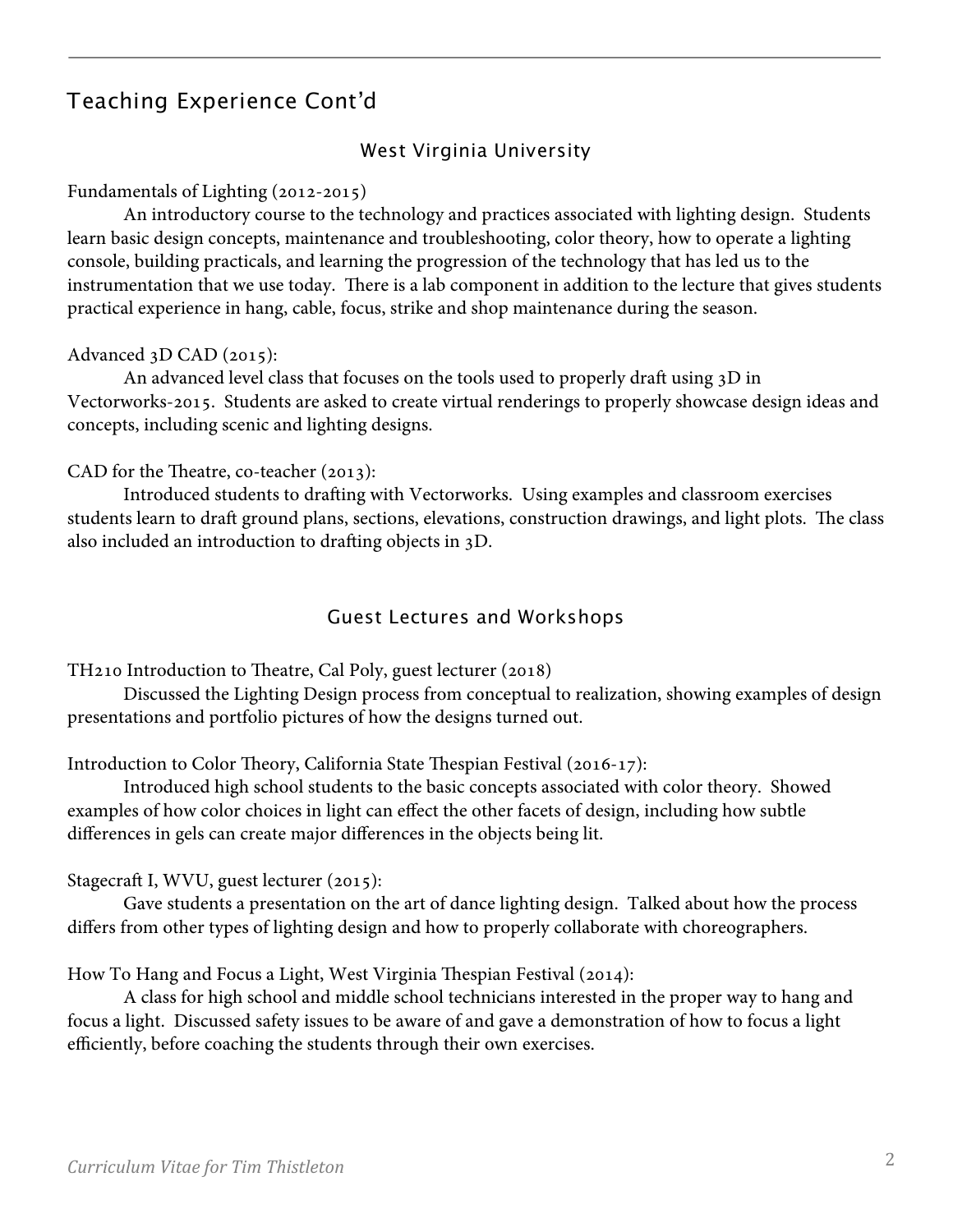# Teaching Experience, Guest Lectures and Workshops Cont'd

Introduction to Lighting Design, West Virginia Thespian Festival (2014):

 A presentation on the controllable properties and functions of lighting design. Discussed common problems specifc to high school technicians and designers, and gave insight on how to achieve certain efects with very little inventory.

One Act Festival, West Virginia Thespian Festival (2014):

 Helped guide the young lighting designers as each of their schools loaded in a unique one-act that they had brought to the festival. Taught students how to create a show on the ETC Ion.

Ion Programming, Bethel Park High School (2013)

 Traveled to Bethel Park High School in Pennsylvania to teach students the benefts of having a touch screen for an ETC Ion. Tutorials included: Direct Selects, Magic Sheets, Color Picker, and other functions of the console enhanced by a touch screen.

Drafing for the Stage, WVU, guest lecturer (2012):

Taught students how to hand draft a light plot. Included an in-class demonstration and a discussion of the standards and practices outlined by USITT, as well as some tips and tricks for frst time hand drafters.

Stagecraft I, WVU, guest lecturer (2012):

 Taught the introduction to lighting portion of the class. Discussed basic design concepts, technology, paperwork, and the job titles that exist in the realm of lighting.

## Practical Experience

## Lighting Design

PCPA, Pacific Conservatory Theatre:

Peter Pan, Barrie, Leigh, Charlap (2018) *Arcadia,* Stoppard (2018) *Vanya and Sonia and Masha and Spike,* Durang (2018) *Te Crucible,* Miller (2018) *Fences,* Wilson (2017)  *Lend Me A Tenor: Te Musical,* Ludwig, Sham, Carroll (2017)  *You Can't Take it With You,* Kaufman and Hart (2017)  *Gidion's Knot,* Adams (2016)  *Trying,* Glass (2016)  *Sense and Sensibility,* Austen (2016) *Te Glass Menagerie,* Williams (2016)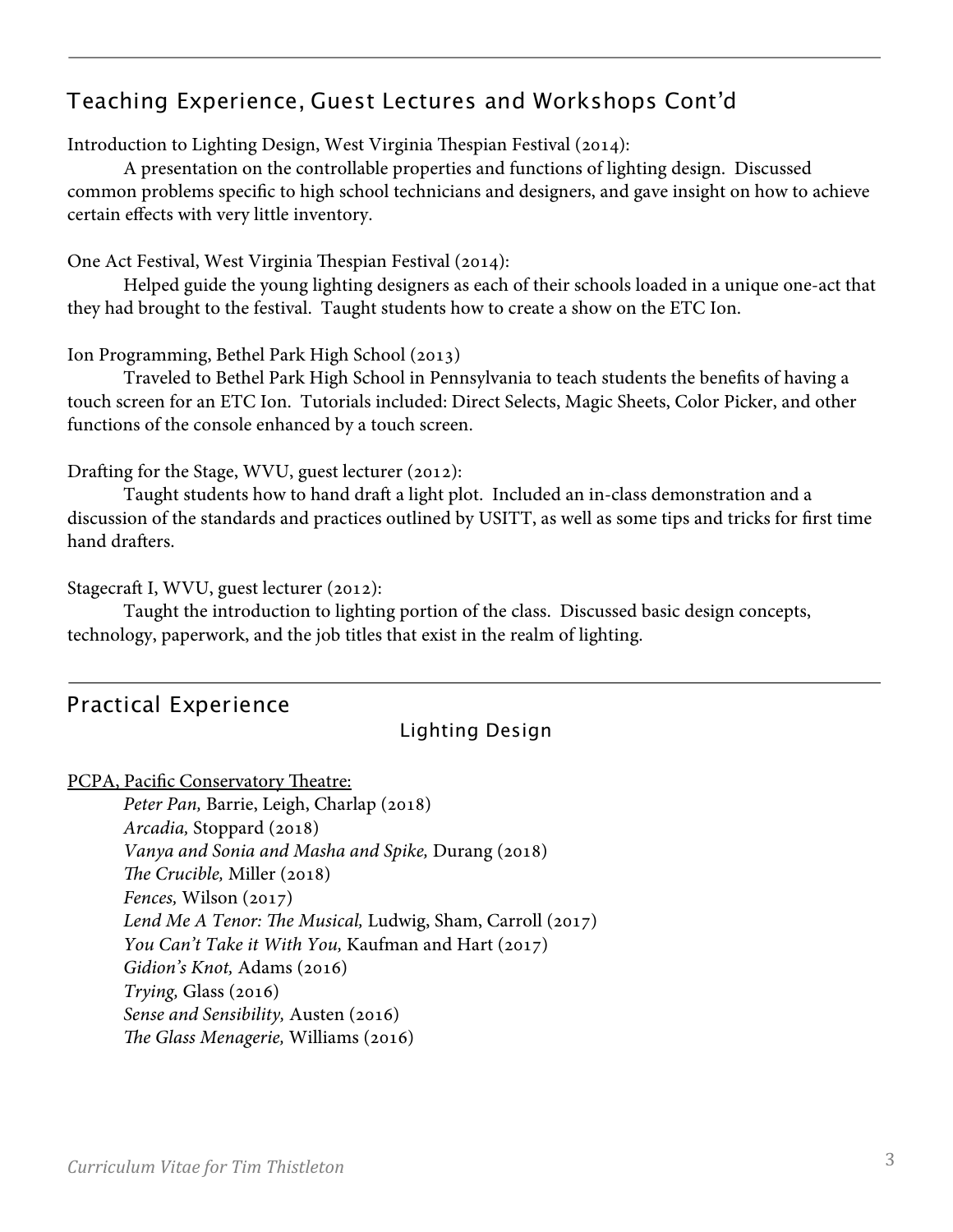# Practical Experience, Lighting Design Cont'd

### West Virginia University:

*Dance Now! 2015,* various pieces (2015) *A Midsummer Night's Dream*, Shakespeare (2014) *Dance Now! 2014,* various pieces (2014) *Cabaret,* Kander and Ebb (2013) *Dance Now!, various pieces (2013) Blood Wedding,* Lorca, Assistant (2012)

### Tennessee Williams Theatre, Cabaret:

*Still No Sondheim,* Charles Lindbergh (2012) Laurie Breakwell (2012) *Bobby In Te Lobby*, Bobby Nesbitt (2012) Roslyn Kind (2011) *Key West Burlesque,* various pieces (2011) Johnny Rodgers (2011) Suzie Spidell (2011) Paul Cotton (2011) Randy Roberts (2010) Paradise Big Band (2010) *Cabaret Key West,* various pieces (2010)

### Tennessee Williams Theatre, Mainstage:

*Te Dance Factory presents Cars* (2012) *Dance Works 10, Featuring Cinderella, The Coffee Mill Dance Studio (2012) Tat's Entertainment 3*, Randy Roberts (2012) *Fabuloso!,* Key West Burlesque (2012) The Midtown Men (2012) *Kiss Me Kate*, Key West Pops (2012) Noel Paul Stookey (2012) *Black, White, and Twinkle Lights*, Key West Contemporary Dance (2011) U.S. Naval Change of Command Ceremony (2011) *Te Dance Factory Presents Finding Nemo* (2011) *Dance Works 9, The Coffee Mill Dance Studio (2011)* The Callaway Sisters (2011) *Tat's Entertainment Too*, Randy Roberts (2011) The Irish Comedy Tour (2011) The Temptations  $(2011)$ *Cloud Illusions*, Key West Contemporary Dance (2011) *Key West Burlesque Holiday Extravaganza* (2011) The Key West Symphony (2010)

### Fredonia State University:

*Contrived Persona,* Daniel Charon (2010) *Late Night Creep,* Kyle Abraham (2010)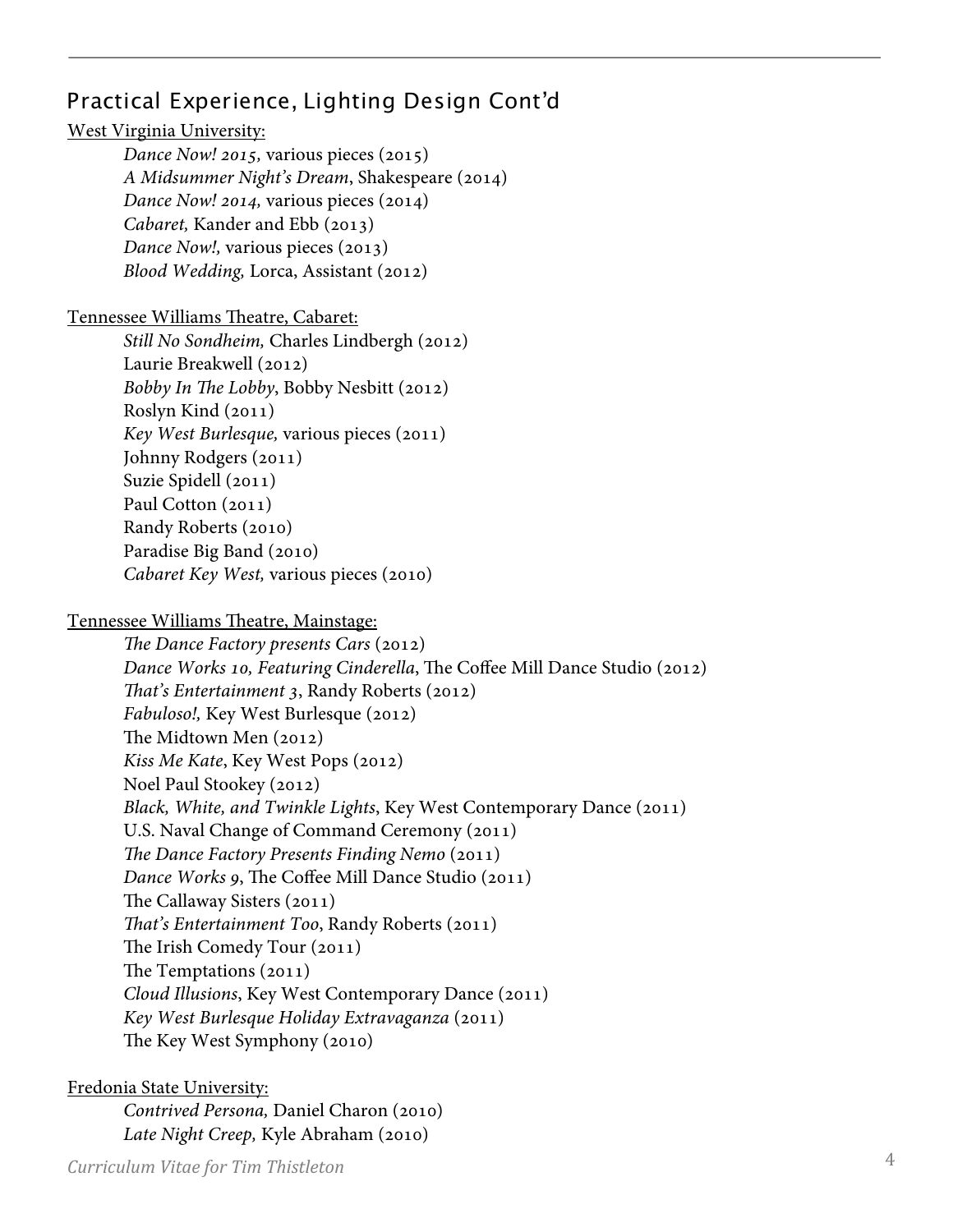## Practical Experience Cont'd

### Master Electrician

PCPA, Pacific Conservatory Theatre:

*Mamma Mia!,* Johnson (2018) *Vanya and Sonia and Masha and Spike,* Durang (2018) *Te Hunchback of Notre Dame,* Menken, Schwartz (2018) *Te (Curious Case of the) Watson Intelligence,* George (2018) *Te Crucible,* Miller (2018) *Freaky Friday,* Carpenter, Kitt, Yorkey (2017) *Fences,* Wilson (2017)  *Twelfh Night,* Shakespeare (2017)  *Newsies,* Fierstein, Menken, Feldman (2017)  *Lend Me A Tenor: Te Musical,* Ludwig, Sham, Carroll (2017) *The Whipping Man, Lopez (2017) You Can't Take it With You,* Kaufman and Hart (2017)  *Beauty and the Beast,* Woolverton, Menken, Ashman, Rice (2016)  *Gidion's Knot,* Adams (2016)  *Trying,* Glass (2016)  *In the Heights,* Hudes, Miranda (2016  *Sense and Sensibility,* Austen (2016)  *Shrek Te Musical,* Lindsay-Abaire, Tesori (2016) *Richard III,* Shakespeare (2016) *Te Glass Menagerie,* Williams (2016) *Te Pirates of Penzance,* Gilbert and Sullivan (2016) *Cinderella,* Rodgers and Hammerstein (2016)

### Technical Direction

West Virginia University:

*Mother Courage and Her Children*, Brecht (2015) *Henry IV, Parts I and II*, Shakespeare, Assistant (2014)

#### Fredonia State University:

*Charlotte's Web*, Robinette (2009) *La Boheme*, Puccini, Assistant (2009) *A Christmas Carol*, Dickens (2008)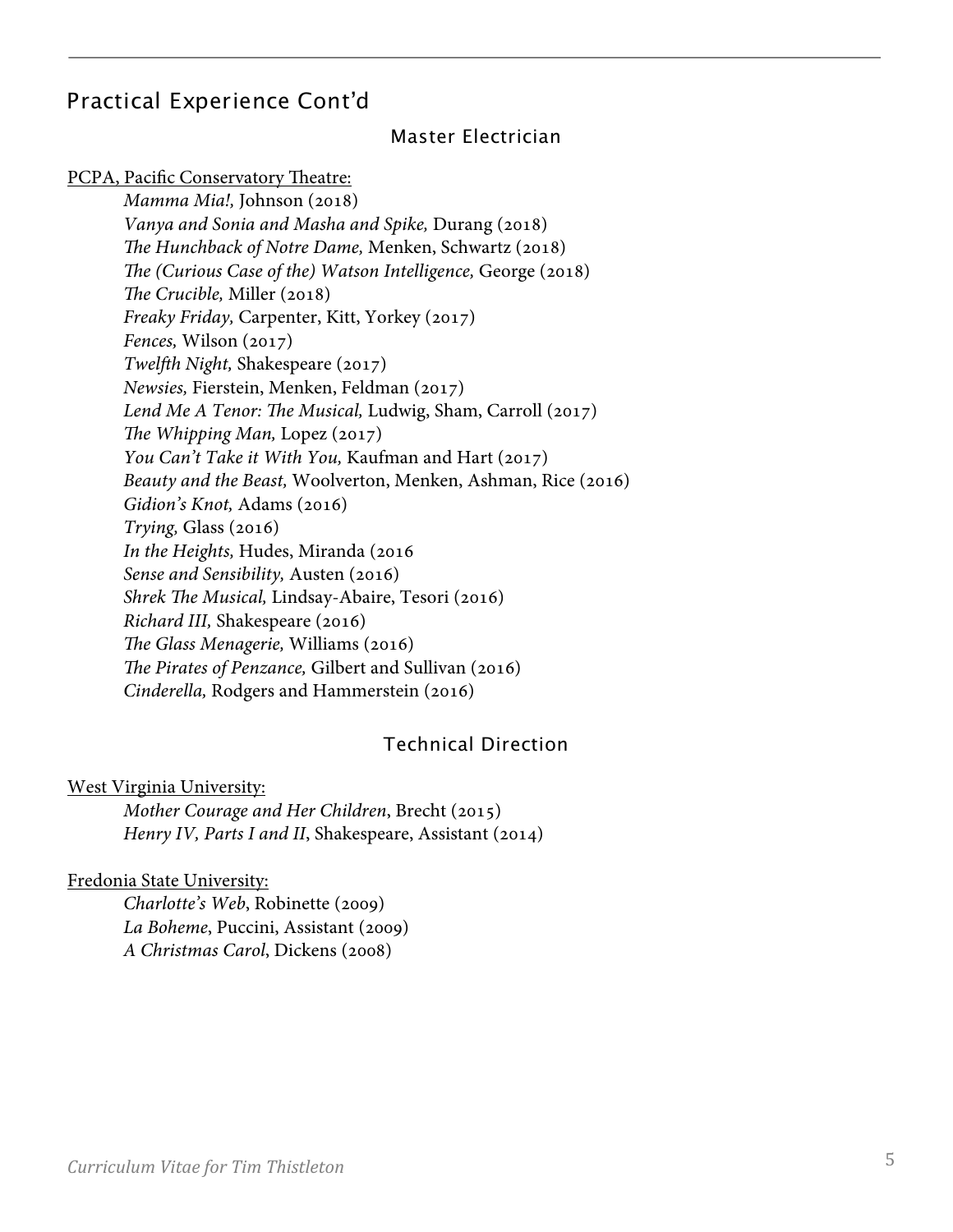## Related Employment

### **PCPA, Pacifc Conservatory Teatre- Resident Lighting Designer/Master Electrician/Faculty, 2015-Present:**

Design the lights for several mainstage shows each school year. Mentor the students as they learn how to be professional theatrical electricians. During their time in the light shop, students will learn how to: properly hang, cable, and focus a plot, build and wire hand and scenic practicals, maintain an array of lighting instruments, and learn how to program a lighting console. Lecture on a variety of topics including color theory, basic electricity and moving light maintenance. Continue to design lights for the company during the summer, working very closely with our professional interns to produce 5 shows in repertory.

#### **West Virginia University- Graduate Teaching Assistant, 2012-2015:**

 Responsible for the maintenance and upkeep of the lighting inventory and the light shop. Was the professor on record for at least one class a semester, sometimes multiple, and supervised 20 hours of lab a week where the students were responsible for the load in and strike of every main stage show. Was in charge of the technical aspects for many university events including lab theatre performances, School of Music concerts and a staged reading directed by Christopher Sarandon.

#### **PCPA- Master Electrician, Summer 2014:**

Supervised a crew of 12 electricians for all shows that were being performed in the Marian Theatre in Santa Maria, Ca. Planned all circuit runs for specials that were added to the rep plot. Built practicals as needed. Created changeover plans to send each show to a second theatre ofsite while also loading in our next show.

#### **IATSE Local 578- Over-hire/ Programmer, 2013-2015:**

Worked several local calls as either a programmer or crew head for acts such as The Blue Man Group and Darius Rucker.

#### **Tennessee Williams Teatre- Lighting Director, 2010-2012:**

Served as the lighting designer for any show in the space that did not travel with one. Advanced all of the national tours that performed on our stage. Supervised the local crew during all load-ins. Designed the lights for numerous types of dance productions from children's recitals, to modern, ballet and burlesque. Also maintained all lighting equipment as well as presenting packages for upgrades.

#### **Orchesis Dance Company- Technical Representative, 2009-2010**

Was the technical representative for SUNY Fredonia's student run dance organization. Facilitated all technical aspects of two major shows a year. Over two years with the company we purchased and cut marley floor for each of the three theatre spaces on campus, brought in several professional guest choreographers for master classes, and greatly improved our technical inventory.

#### **Rockefeller Arts Center, Fredonia, New York- Assistant Technical Director, 2009-2010:**

 Assisted with the load in of numerous touring shows. Acted as stage manager and technical liaison for local artists using the venue.